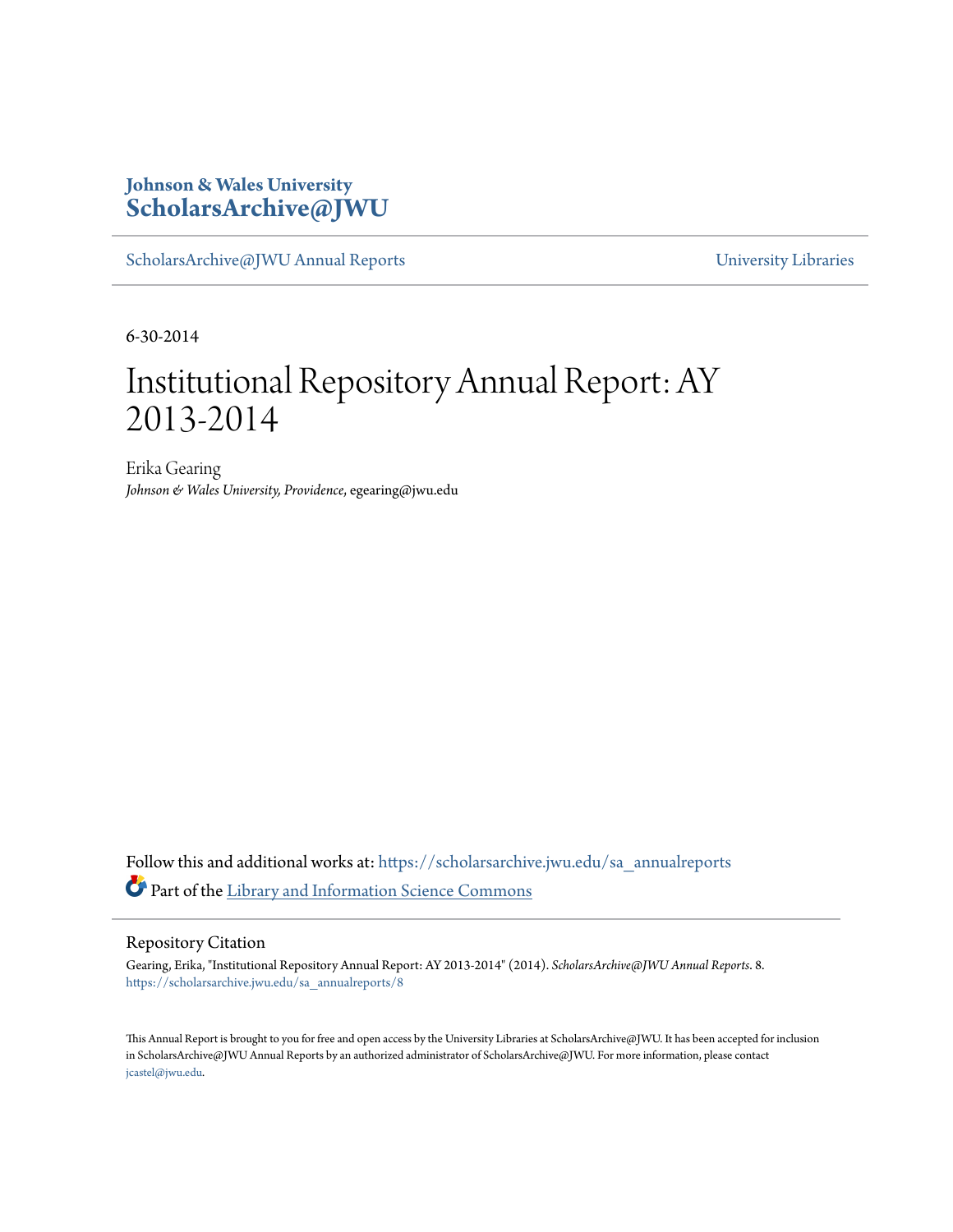

ScholarsArchive@JWU

# **Annual Report AY 2013-2014 Year 8**

**Prepared by:** 

**Erika Gearing, Reference Services Librarian & ScholarsArchive@JWU Coordinator**

**June 2013**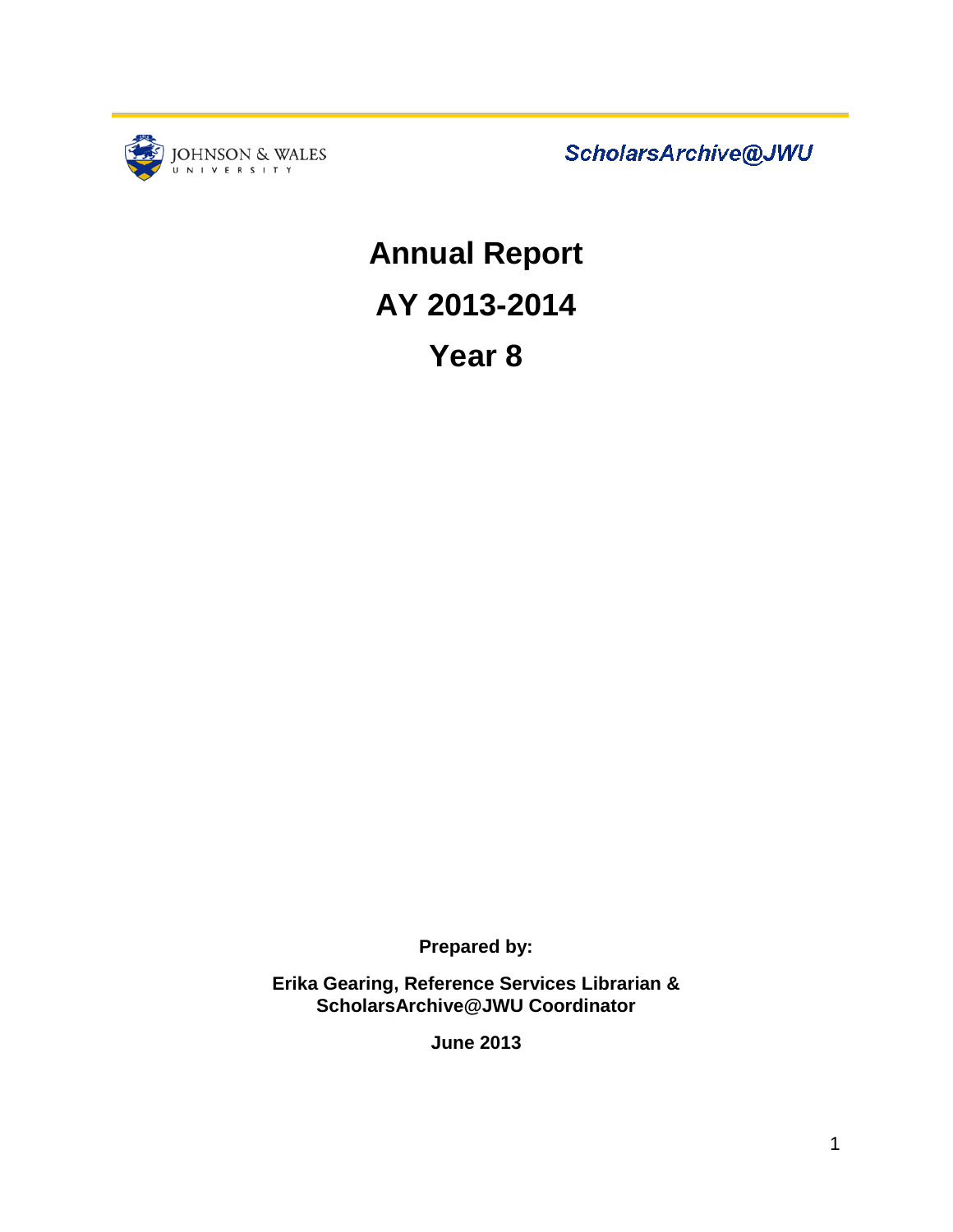# **Overview**

The *ScholarsArchive@JWU* is an Institutional Repository and digital showcase that provides open access to journal articles, working papers, dissertations and theses, and other creative works published by the Johnson & Wales University faculty, staff, colleges, departments, and students. The IR also holds several special collections of restaurant menus.

The *ScholarsArchive@JWU* is a unique library service that provides an open access platform for faculty, staff, and students to share their knowledge and contributions with the global community. The *ScholarsArchive@JWU* is also an invaluable promotional and marketing tool for contributors and the university. Prospective students, faculty, and staff can easily access examples of high quality scholarship, publications, events, and creative works.

# **This report covers activity from: July 2013 – June 2014**

# **Activity Summary**

Summary of New Content

- 1 [Academic Symposium papers](http://scholarsarchive.jwu.edu/ac_symposium/)
- 410 [Menu Collection of Hayden Mathews](http://scholarsarchive.jwu.edu/mathews_collection/)
- 4 [ArtSpace at JWU Library items](http://scholarsarchive.jwu.edu/artspace/)
- 2 [Computer Graphic Faculty works](http://scholarsarchive.jwu.edu/cgd_fac/)
- 2 [Collaborative Learning Program works](http://scholarsarchive.jwu.edu/clp/)
- 20 [Center for Research & Evaluation works](http://scholarsarchive.jwu.edu/research/)
- 6 [ETDs](http://scholarsarchive.jwu.edu/dissertations/)
- 1 [ESL Faculty work](http://scholarsarchive.jwu.edu/esl_fac/)
- 1 [Humanities Faculty works](http://scholarsarchive.jwu.edu/humanities_fac/)
- 3 [JWU Library Providence Newsletters](http://scholarsarchive.jwu.edu/lib_newsletter/)
- 6 [MBA Student works](http://scholarsarchive.jwu.edu/mba_student/)
- 115 [Marilyn B. Feingold Menu Collection items](http://scholarsarchive.jwu.edu/mbf_collection/)
- 3 [Library Staff publications](http://scholarsarchive.jwu.edu/staff_pub/)
- 5 [UG Honors Works](http://scholarsarchive.jwu.edu/student_scholarship/) (Providence Campus)

New Partnerships, Initiatives, and Connections

- A selection of Kosher menus from the Marilyn B. Feingold Collection were requested to be displayed at the Jewish Women's Circle of New Haven's (CT) ["Jewish Cuisine Through the Ages"](http://jewishcuisinethroughtheages.com/)  [Event,](http://jewishcuisinethroughtheages.com/) which took place March 23, 2014.
- Connections were made with several items from [The Menu Collection of Hayden Mathews](http://scholarsarchive.jwu.edu/mathews_collection/) through Twitter and the Mississippi Preservation Society

## **Donations**

• The Hayden Mathews collection was donated in early 2013; Digitization and upload to the IR was completed in February 2014.

## Outreach

- ["Open Access and the Institutional Repository: Library Staff Workshop,](http://scholarsarchive.jwu.edu/staff_pub/18/)" August 2013
- Social media outreach marketing (See Twitter Dataset)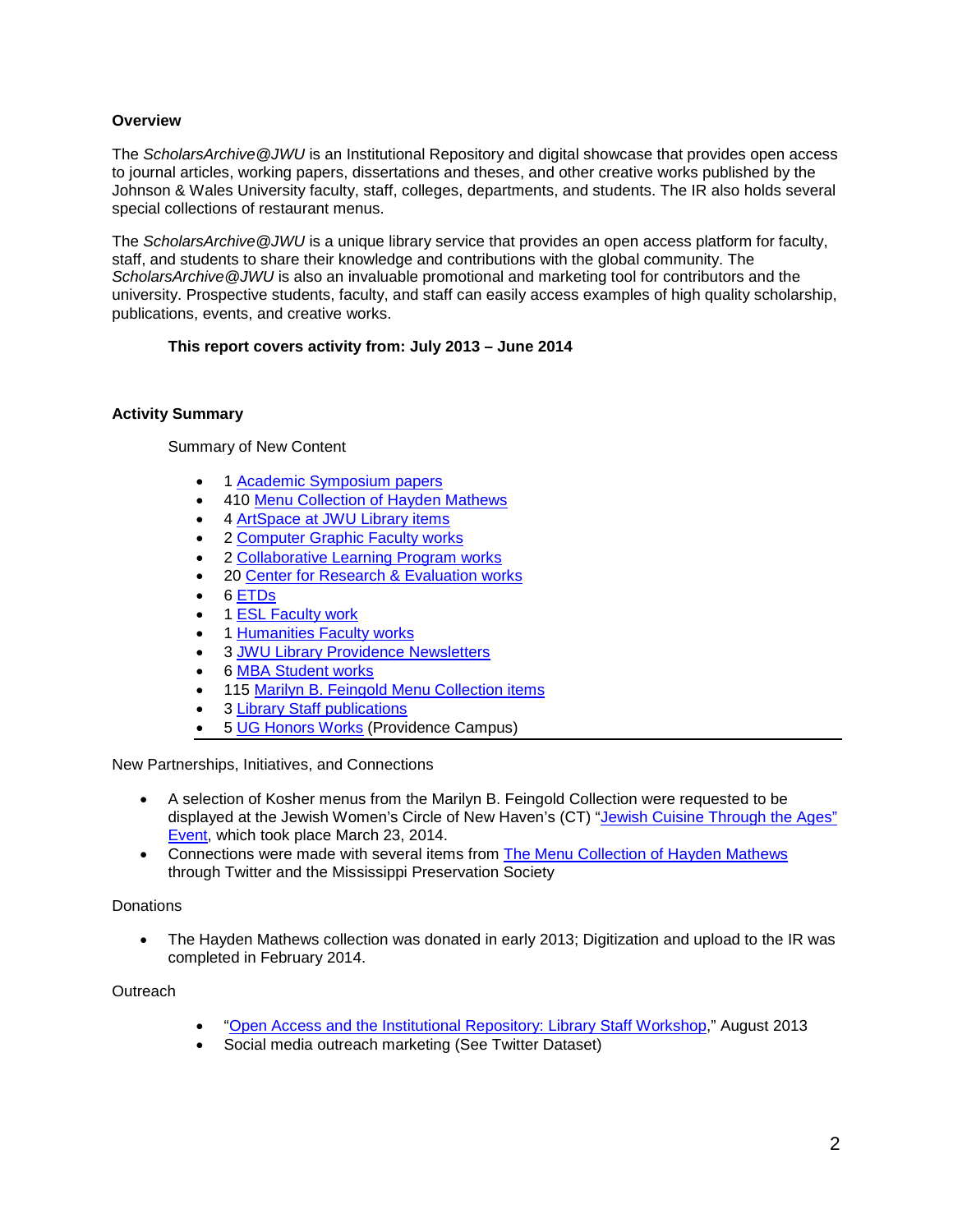# MEASURES OF USE





Downloads: 169288 (All downloads for entire ScholarsArchive Collection as of 6/25/2014)



Top 21 Items

| <b>Title of Work</b>                                                            |                                                                                                                                                                                                                                                                                                                                                                                                          |
|---------------------------------------------------------------------------------|----------------------------------------------------------------------------------------------------------------------------------------------------------------------------------------------------------------------------------------------------------------------------------------------------------------------------------------------------------------------------------------------------------|
| Does Social Media Affect Consumer Decision-Making?                              | 3972                                                                                                                                                                                                                                                                                                                                                                                                     |
| A Perfect Match: Partnering with Education Faculty for Pedagogical Professional |                                                                                                                                                                                                                                                                                                                                                                                                          |
| <b>Development</b>                                                              | 2649                                                                                                                                                                                                                                                                                                                                                                                                     |
|                                                                                 |                                                                                                                                                                                                                                                                                                                                                                                                          |
| Century?                                                                        | 324                                                                                                                                                                                                                                                                                                                                                                                                      |
| Social Activism with Extra Sauce: How Food Communication Increases Political    |                                                                                                                                                                                                                                                                                                                                                                                                          |
| <b>Awareness in Social Media</b>                                                | 307                                                                                                                                                                                                                                                                                                                                                                                                      |
| Check It Out! Library Newsletter, Fall 2013                                     | 237                                                                                                                                                                                                                                                                                                                                                                                                      |
| Check It Out! Library Newsletter, Winter 2013-14                                | 153                                                                                                                                                                                                                                                                                                                                                                                                      |
|                                                                                 |                                                                                                                                                                                                                                                                                                                                                                                                          |
| <b>Family Leisure</b>                                                           | 144                                                                                                                                                                                                                                                                                                                                                                                                      |
|                                                                                 | 124                                                                                                                                                                                                                                                                                                                                                                                                      |
| Hotel Baltschug Kempinski (In-Room Dining)                                      | 106                                                                                                                                                                                                                                                                                                                                                                                                      |
|                                                                                 | 104                                                                                                                                                                                                                                                                                                                                                                                                      |
|                                                                                 | 98                                                                                                                                                                                                                                                                                                                                                                                                       |
|                                                                                 | 81                                                                                                                                                                                                                                                                                                                                                                                                       |
|                                                                                 | A Research Proposal: Does the Glass Ceiling Show Signs of Breaking in the 21st<br>A Relationship between Family Leisure and Tourism & Hotel Industry: A Importance of<br><b>Institutional Repository Annual Report: AY 2009-2010</b><br>10. Check It Out! Library Newsletter, Spring 2014<br>11. Table for One, Food for Two: A Socio-economic Perspective on American Obesity<br>12. Seasons Restaurant |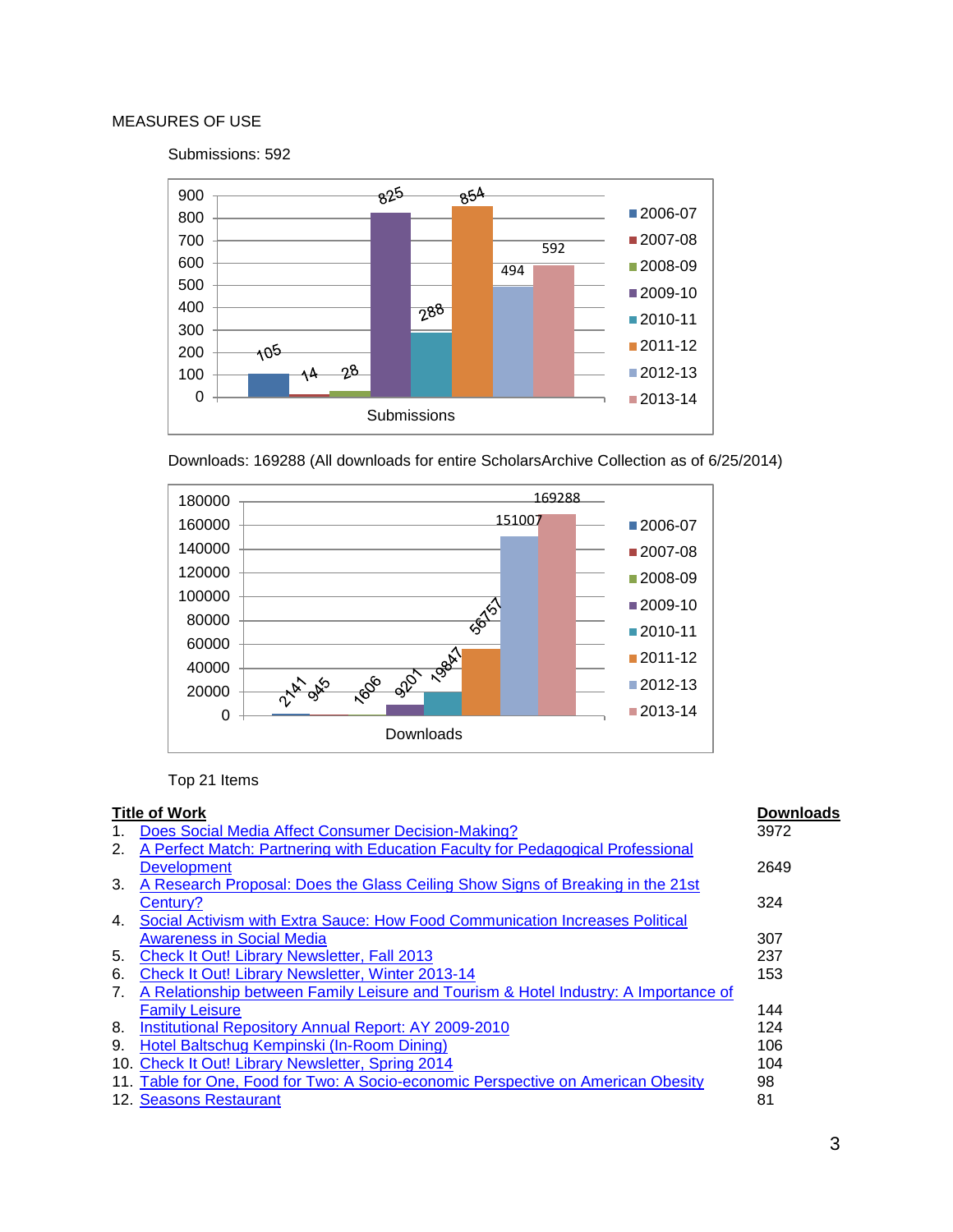| 13. A Book Review: The Seven Habits of Highly Effective People                         | 80 |
|----------------------------------------------------------------------------------------|----|
| 14 Ah Sin                                                                              | 80 |
| 15. Duane's                                                                            | 77 |
| 16. CLP Brochure 2013                                                                  | 73 |
| 17. The Relationship Between Self-Efficacy and Persistence in Adult Remedial Education | 70 |
| 18. Validation of the Secondary School Admission Test (SSAT) Using GPA, PSAT, and      |    |
| <b>SAT Scores</b>                                                                      | 59 |
| 19. Falafel Armon                                                                      | 58 |
| 20. La Florida Bar Restaurant Menu, Av. Belgica & Obispo, Havana, Cuba, Date Unknown   | 55 |
| 21. CLP Orientation Slide Show                                                         | 54 |



Google Analytics™ Data

## **Staffing & Work Flow**

Staffing and work flow remained the same as the previous academic year: One full time reference librarian. There is no set percentage of time or formal schedule for work related to the IR. For faculty or student scholarship, items are uploaded within a day or two. For larger projects, work progresses informally, with time taken whenever possible to dedicate to scanning and uploading.

# **Equipment**

HP desktop workstation running Windows 7 and Adobe Pro XI. We are still using the EPSON GT-20000 scanner with PaperPort scanning management software.

## **Professional Development & Training**

N/A